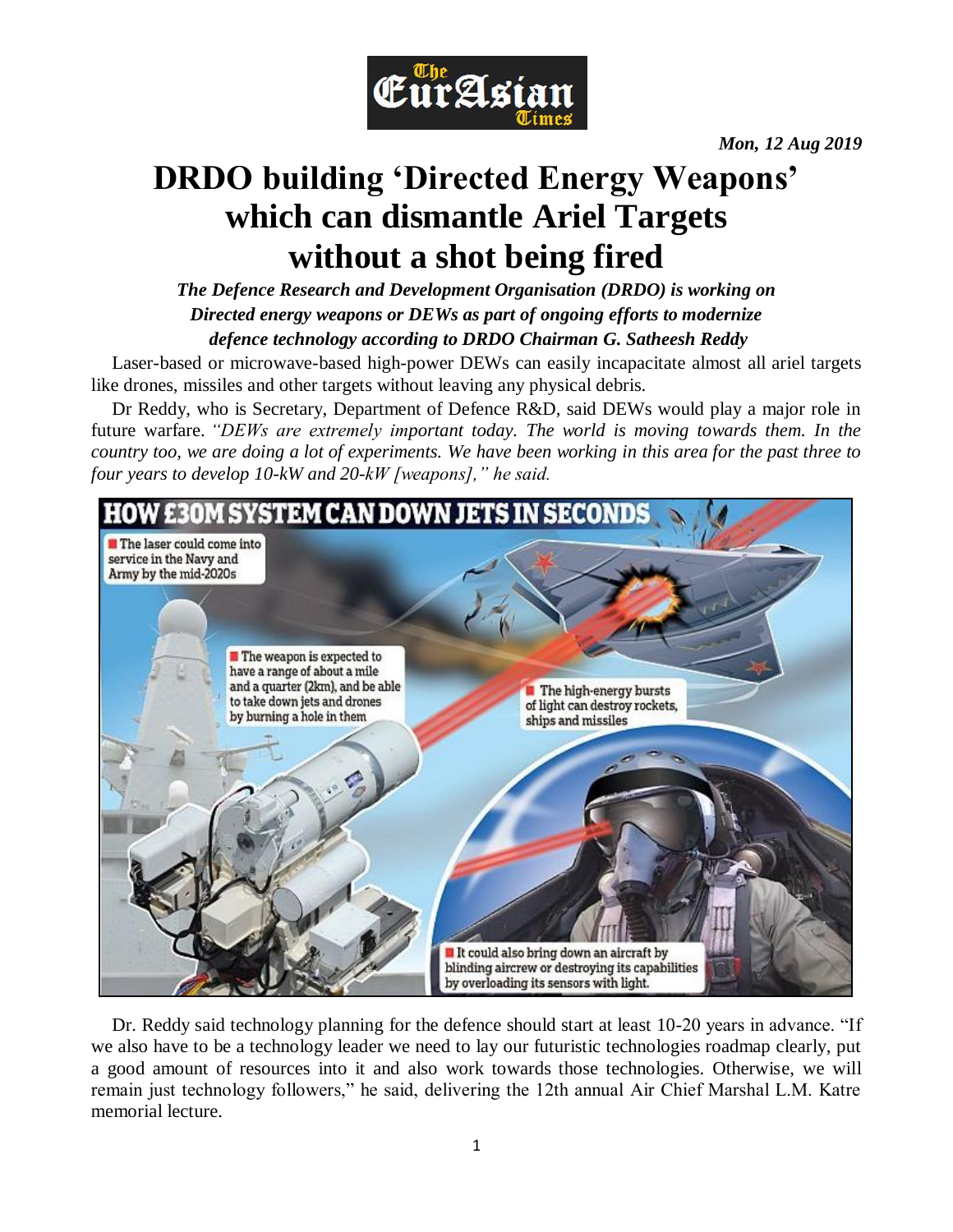A directed-energy weapon (DEW) is designed to burn its target with highly focused energy, including laser, microwaves and particle beams. Potential applications of this technology include weapons that target personnel, missiles, vehicles, and optical devices.

After decades of R&D, directed-energy weapons are still at the experimental stage and it remains to be seen if or when they will be deployed as practical, high-performance military weapons. Only the US, China, Russia, the UK and India are known to be developing directed-energy weapons. China is not only developing laser weapons but also working on countermeasures to evade them.

*[https://eurasiantimes.com/drdo-building-directed-energy-weapons-which-can-dismantle-ariel-targets](https://eurasiantimes.com/drdo-building-directed-energy-weapons-which-can-dismantle-ariel-targets-without-a-shot-being-fired/)[without-a-shot-being-fired/](https://eurasiantimes.com/drdo-building-directed-energy-weapons-which-can-dismantle-ariel-targets-without-a-shot-being-fired/)*



*Mon, 12 Aug 2019*

### **Laser weapons, swarm drones on DRDO menu**

*The DRDO's Hyderabad-based lab, Centre for High Energy Systems and Sciences (CHESS) is the node for all related activities*

Bengaluru: Directed energy weapons or DEWs are among the next bunch of military technologies that the Defence Research and Development Organisation (DRDO) is working on, Organisation Chairman G. Satheesh Reddy said on Sunday.

Laser-based or microwave-based high-power DEWs can quietly disable enemy drones or missiles temporarily or permanently without leaving physical debris. In contrast, the ASAT or anti-satellite missile that the DRDO tested on March 27, killed an orbiting Indian target satellite and left hundreds of small pieces as debris for a few months.

Dr. Reddy, who is Secretary, Department of Defence R&D, said DEWs would play a major role in future warfare. "DEWs are extremely important today. The world is moving towards them. In the country too, we are doing a lot of experiments. We have been working in this area for the past three to four years to develop 10-kW and 20-kW [weapons]," he said.

#### **Hyderabad hub**

The DRDO's Hyderabad-based lab, Centre for High Energy Systems and Sciences (CHESS) is the node for all related activities.

Dr. Reddy said technology planning for the military should start at least 10-20 years in advance. "If we also have to be a technology leader we need to lay our futuristic technologies roadmap clearly, put a good amount of resources into it and also work towards those technologies. Otherwise we will remain just technology followers," he said, delivering the 12th annual Air Chief Marshal L.M. Katre memorial lecture.

The talk was organised by the Air Force Association Karnataka in honour of the former air chief who also was the chairman of Hindustan Aeronautics Ltd (HAL).

Apart from its current fighter plane projects — the LCA and advanced medium combat aircraft or AMCA — India would look at pilotless hardware such combat drones or UCAVs (unmanned combat air vehicles), as well as swarm drones that fly in tandem for surveillance, attack or intelligence gathering. Any UCAV programme could also use the Kaveri as its engine.

*[https://www.thehindu.com/sci-tech/science/drdo-focus-on-stealth-weapons](https://www.thehindu.com/sci-tech/science/drdo-focus-on-stealth-weapons-drones/article28988571.ece)[drones/article28988571.ece](https://www.thehindu.com/sci-tech/science/drdo-focus-on-stealth-weapons-drones/article28988571.ece)*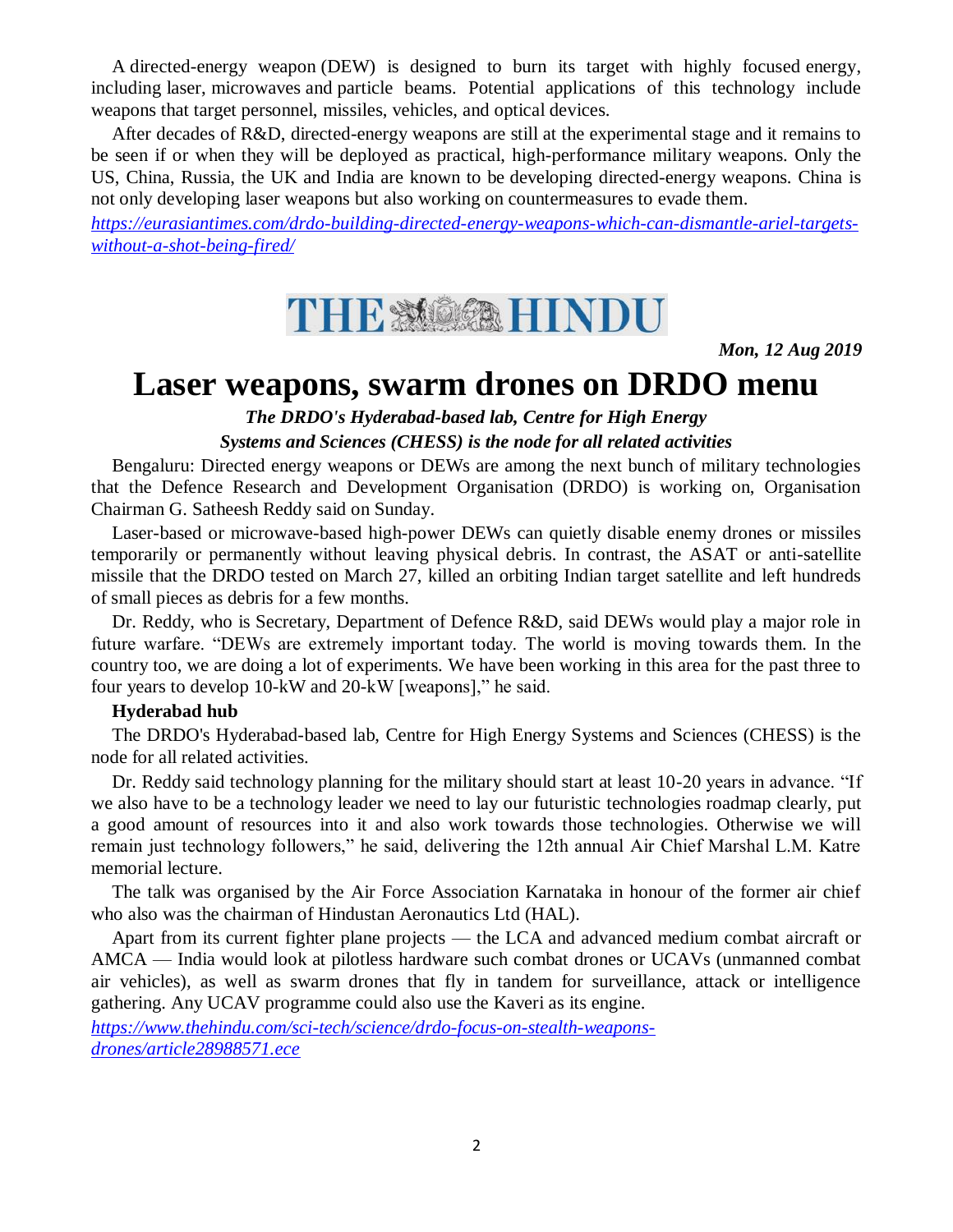

# **'Image-data knowledge needed for defence and to improve security', DRDO Scientist noted in his research paper**

*The biggest threat to image data in defence applications is that of artificial technologies. The tampering can often lead to the creation of an entirely different picture*

Hyderabad: There is an urgent need to understand image data for finding long-term solutions to security problems in critical defence applications, S Srinivasachary, a Defence Research and Development Organisation (DRDO) scientist, noted in his paper on 'Relevance of Image Processing and Security in Defence Applications', presented at the Institution of Engineers. Srinivasachary is a scientist with the Advanced Numerical Research and Analysis Group (ANURAG) of the DRDO.

"In defence installations, most of the generated data is in the form of images and videos. They are large in size, bringing additional problems including that related to the computational storage capacity," Srinivasachary said.

While any data, in general, has the potential for leakage of sensitive information if fallen into hands of enemies, images are a particularly rich source of information, he added. However, what is possible threats that might pose defence installation if image data is compromised? "If an adversary can tamper and modify images, it has potential to generate a false scenario and mislead operations," he said. The biggest threat to image data in defence applications is that of artificial technologies. The tampering can often lead to the creation of an entirely different picture.

*[http://www.newindianexpress.com/states/telangana/2019/aug/12/image-data-knowledge-needed-for](http://www.newindianexpress.com/states/telangana/2019/aug/12/image-data-knowledge-needed-for-defence-and-to-improve-security-drdoscientist-noted-in-his-research-paper-2017611.html)[defence-and-to-improve-security-drdoscientist-noted-in-his-research-paper-2017611.html](http://www.newindianexpress.com/states/telangana/2019/aug/12/image-data-knowledge-needed-for-defence-and-to-improve-security-drdoscientist-noted-in-his-research-paper-2017611.html)*

# THE TIMES OF INDIA

*Mon, 12 Aug 2019*

## **Gullalamoda missile testing facility to boost infra devpt**

Vijayawada: After five years of dithering, the Union ministry of environment, forests and climate change has approved setting up a missile testing range in the Diviseema area of Krishna district.

The area was set to undergo a facelift after it was announced that a missile testing facility would be set up at Gullalamoda near Nagayalanka. Although the area was considered conducive for testing missiles, the project could not progress owing to delay in environmental clearances.

Now, with the green nod, the Defence Research and Development Organisation (DRDO) can establish the missile testing facility. According to Arja Srikanth, an IRS officer from Nagayalanka who has been pursuing the matter with the Centre, the project will bring about Rs 1,000 crore worth of investment.

The facility could lead to large-scale infrastructural development in the area. Ancillary and manufacturing units will also probably be set up. The 22-km long Karakatta road from Nagayalanka to Koduru along the coast has already been identified as alternate route by the DRDO. Srikanth said this will strengthen the area's potential to become a major tourist attraction.